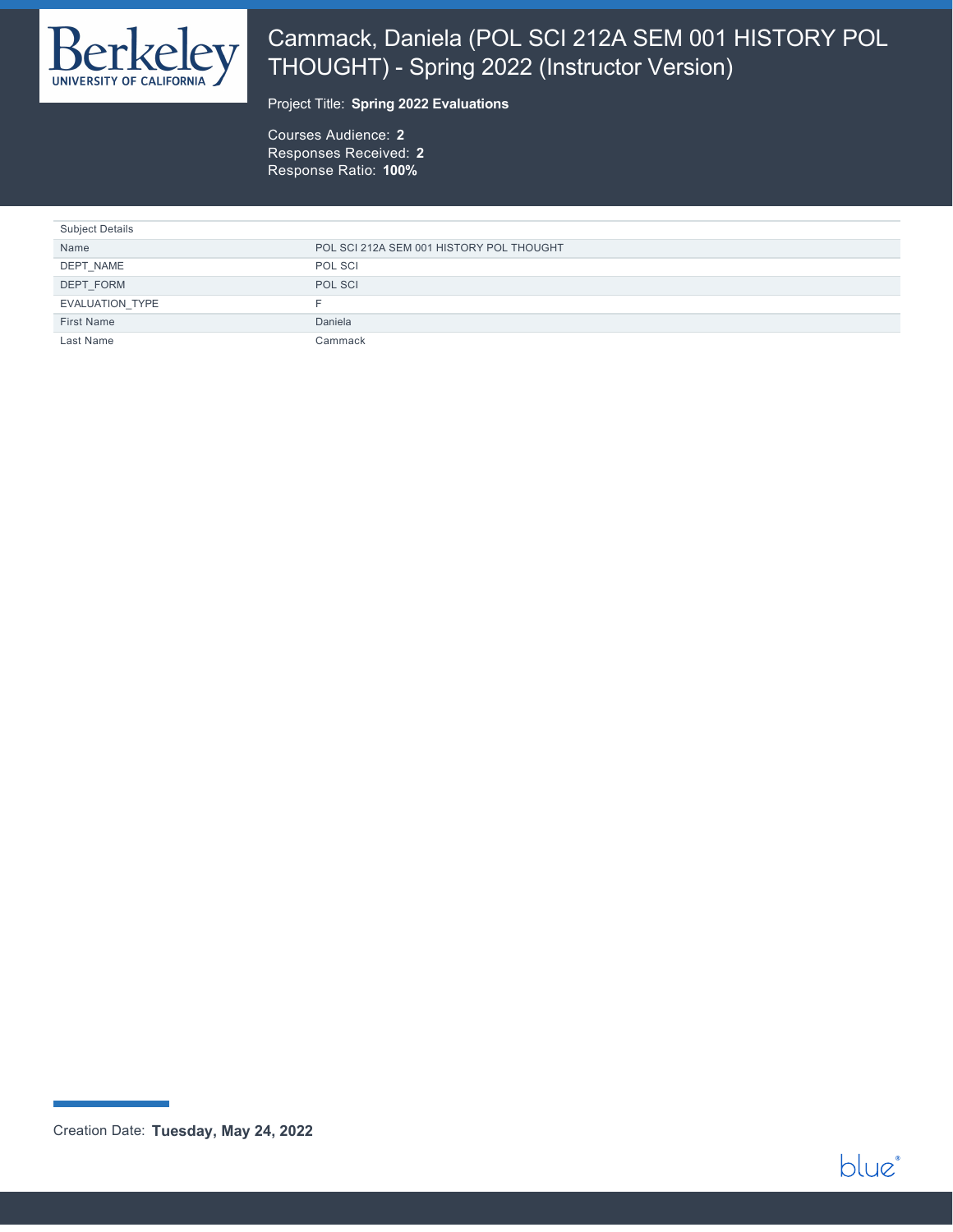**FOR YOUR INFORMATION: Please note that "Department Mean" for each rating question is calculated using all sections in your department. This may include both Faculty and GSIs depending on whether the department has selected a question item to be used for both.**

# **UNIVERSITY WIDE QUESTIONS (QUANTITATIVE/RATING):**

## *The items in this section are asked across all courses at Berkeley.*

**Considering both the limitations and possibilities of the subject matter and the course, how would you rate the overall effectiveness of this instructor?**



| Considering both the limitations and possibilities of the subject<br>matter and the course, how would you rate the overall<br>effectiveness of this instructor? |               |            |
|-----------------------------------------------------------------------------------------------------------------------------------------------------------------|---------------|------------|
| Options                                                                                                                                                         | Count         | Percentage |
| 1-Not at all Effective                                                                                                                                          | 0             | 0.00%      |
| 2                                                                                                                                                               | 0             | $0.00\%$   |
| 3                                                                                                                                                               | O             | $0.00\%$   |
| 4-Moderately Effective                                                                                                                                          | 0             | $0.00\%$   |
| 5                                                                                                                                                               | 0             | $0.00\%$   |
| 6                                                                                                                                                               | 0             | $0.00\%$   |
| 7-Extremely Effective                                                                                                                                           | $\mathcal{P}$ | 100.00%    |
| <b>Statistics</b>                                                                                                                                               |               | Value      |
| Response Count                                                                                                                                                  |               | 2          |
| Mean                                                                                                                                                            |               | 7.00       |
| Median                                                                                                                                                          |               | 7.00       |
| <b>Standard Deviation</b>                                                                                                                                       |               | 0.00       |

#### **Considering both the limitations and possibilities of the subject matter and the course, how would you rate the overall effectiveness of this course?**

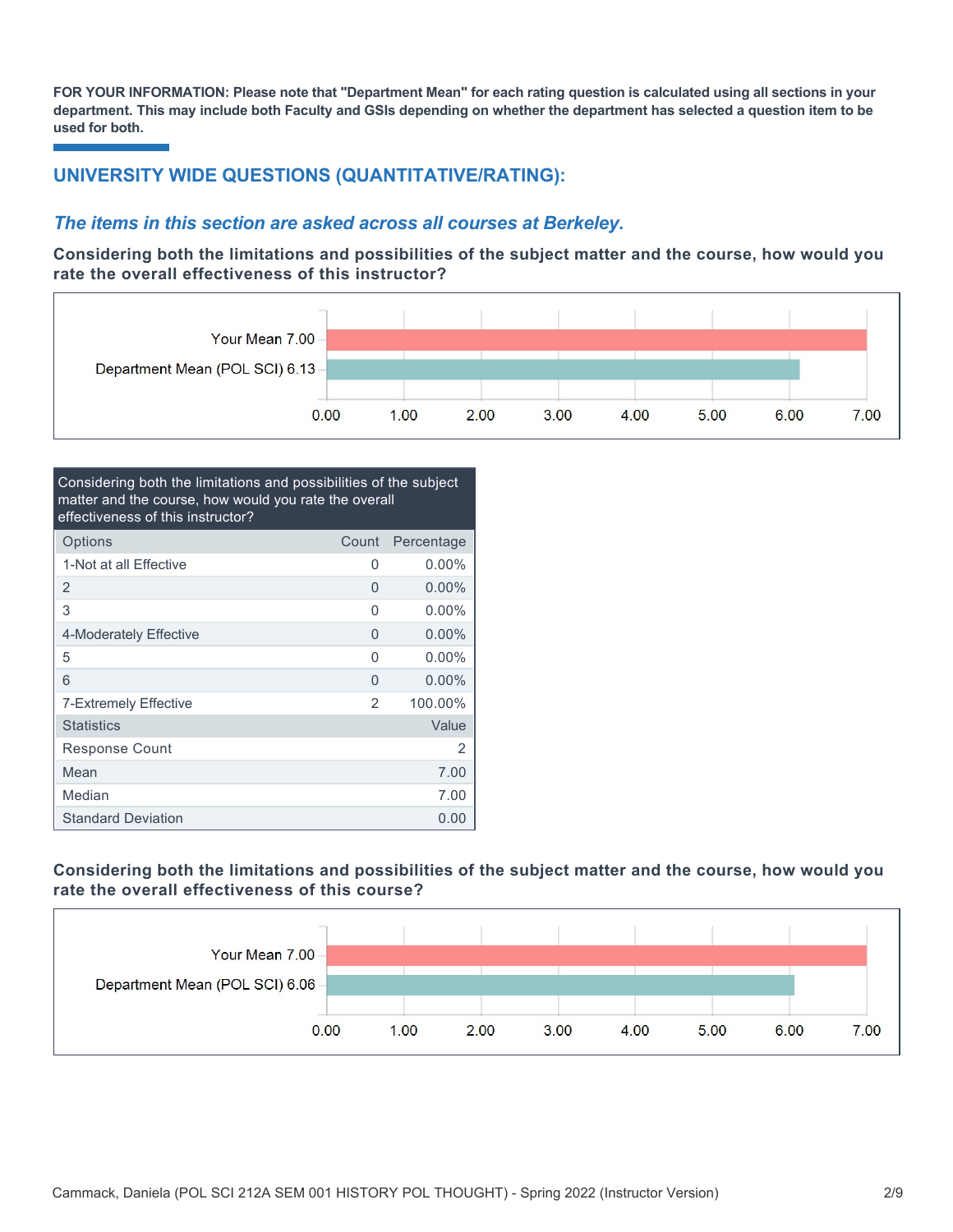Considering both the limitations and possibilities of the subject matter and the course, how would you rate the overall effectiveness of this course?

| Options                   | Count | Percentage |
|---------------------------|-------|------------|
| 1-Not at all Effective    | U     | $0.00\%$   |
| 2                         | 0     | $0.00\%$   |
| 3                         | 0     | $0.00\%$   |
| 4-Moderately Effective    | 0     | $0.00\%$   |
| 5                         | 0     | $0.00\%$   |
| 6                         | 0     | $0.00\%$   |
| 7-Extremely Effective     | 2     | 100.00%    |
| <b>Statistics</b>         |       | Value      |
| Response Count            |       | 2          |
| Mean                      |       | 7.00       |
| Median                    |       | 7.00       |
| <b>Standard Deviation</b> |       | 0.00       |

# **DEPARTMENT PROVIDED INSTRUCTOR QUESTIONS:**

# *Items in this section were selected by POL SCI for inclusion on this evaluation.*

**The instructor presented content in an organized manner.**



| The instructor presented content in an organized manner. |          |            |
|----------------------------------------------------------|----------|------------|
| Options                                                  | Count    | Percentage |
| 1-Not at all                                             | $\Omega$ | $0.00\%$   |
| 2                                                        | 0        | $0.00\%$   |
| 3                                                        | O        | $0.00\%$   |
| 4-Somewhat                                               | 0        | $0.00\%$   |
| 5                                                        | $\Omega$ | $0.00\%$   |
| 6                                                        | 0        | $0.00\%$   |
| 7-Very                                                   | 2        | 100.00%    |
| <b>Statistics</b>                                        |          | Value      |
| <b>Response Count</b>                                    |          | 2          |
| Mean                                                     |          | 7.00       |
| Median                                                   |          | 7.00       |
| <b>Standard Deviation</b>                                |          | 0.00       |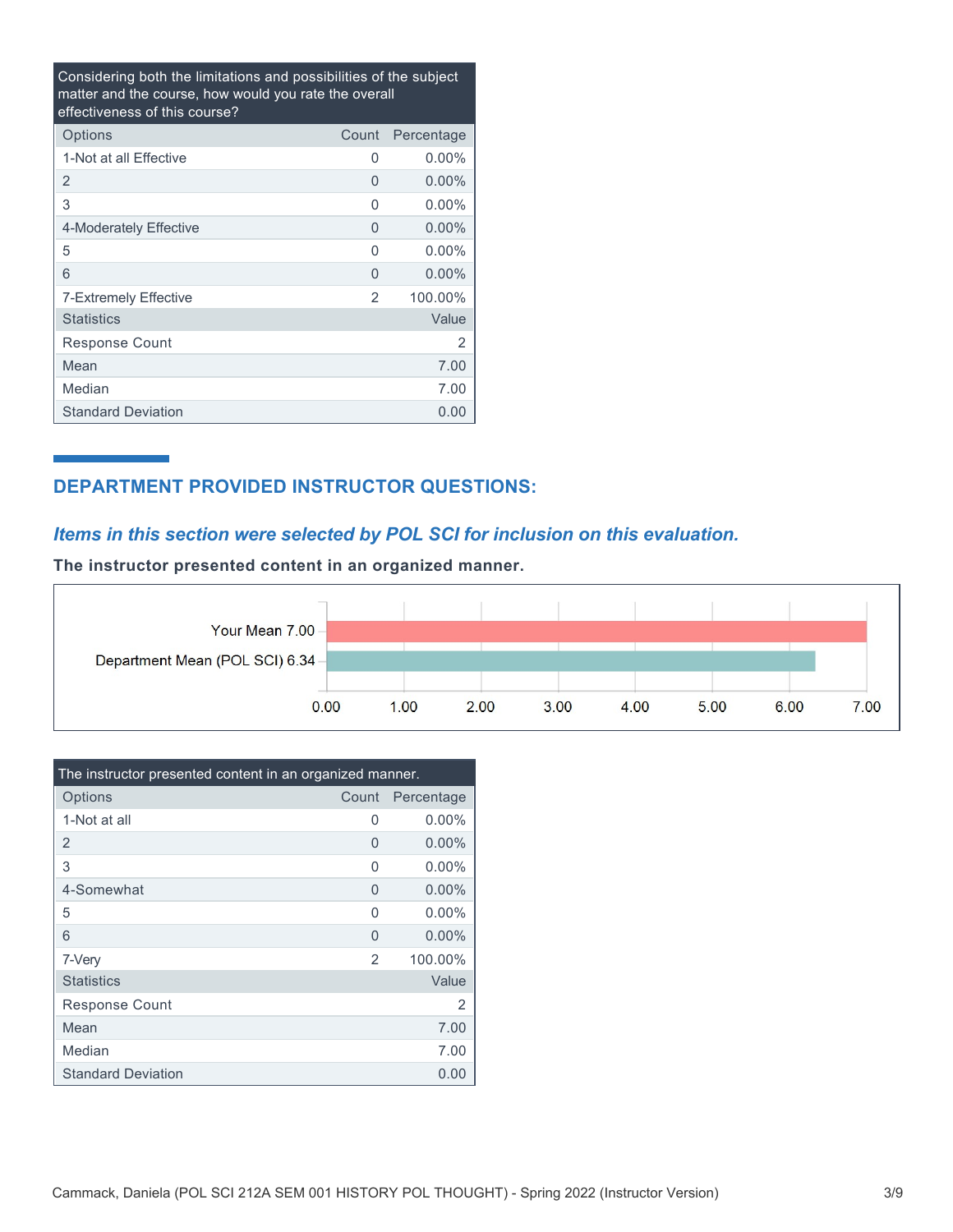### **The instructor explained concepts clearly.**



| The instructor explained concepts clearly. |       |            |
|--------------------------------------------|-------|------------|
| Options                                    | Count | Percentage |
| 1-Not at all                               | 0     | $0.00\%$   |
| $\overline{2}$                             | 0     | $0.00\%$   |
| 3                                          | O     | $0.00\%$   |
| 4-Somewhat                                 | 0     | $0.00\%$   |
| 5                                          | U     | $0.00\%$   |
| 6                                          | U     | $0.00\%$   |
| 7-Very                                     | 2     | 100.00%    |
| <b>Statistics</b>                          |       | Value      |
| <b>Response Count</b>                      |       | 2          |
| Mean                                       |       | 7.00       |
| Median                                     |       | 7.00       |
| <b>Standard Deviation</b>                  |       | 0.00       |

### **The instructor was helpful when I had difficulties or questions.**



| The instructor was helpful when I had difficulties or questions. |              |            |
|------------------------------------------------------------------|--------------|------------|
| Options                                                          | Count        | Percentage |
| 1-Not at all                                                     | $\Omega$     | $0.00\%$   |
| $\overline{2}$                                                   | 0            | $0.00\%$   |
| 3                                                                | $\Omega$     | $0.00\%$   |
| 4-Somewhat                                                       | 0            | $0.00\%$   |
| 5                                                                | O            | $0.00\%$   |
| 6                                                                | <sup>0</sup> | $0.00\%$   |
| 7-Very                                                           | 2            | 100.00%    |
| <b>Statistics</b>                                                |              | Value      |
| <b>Response Count</b>                                            |              | 2          |
| Mean                                                             |              | 7.00       |
| Median                                                           |              | 7.00       |
| <b>Standard Deviation</b>                                        |              | 0.00       |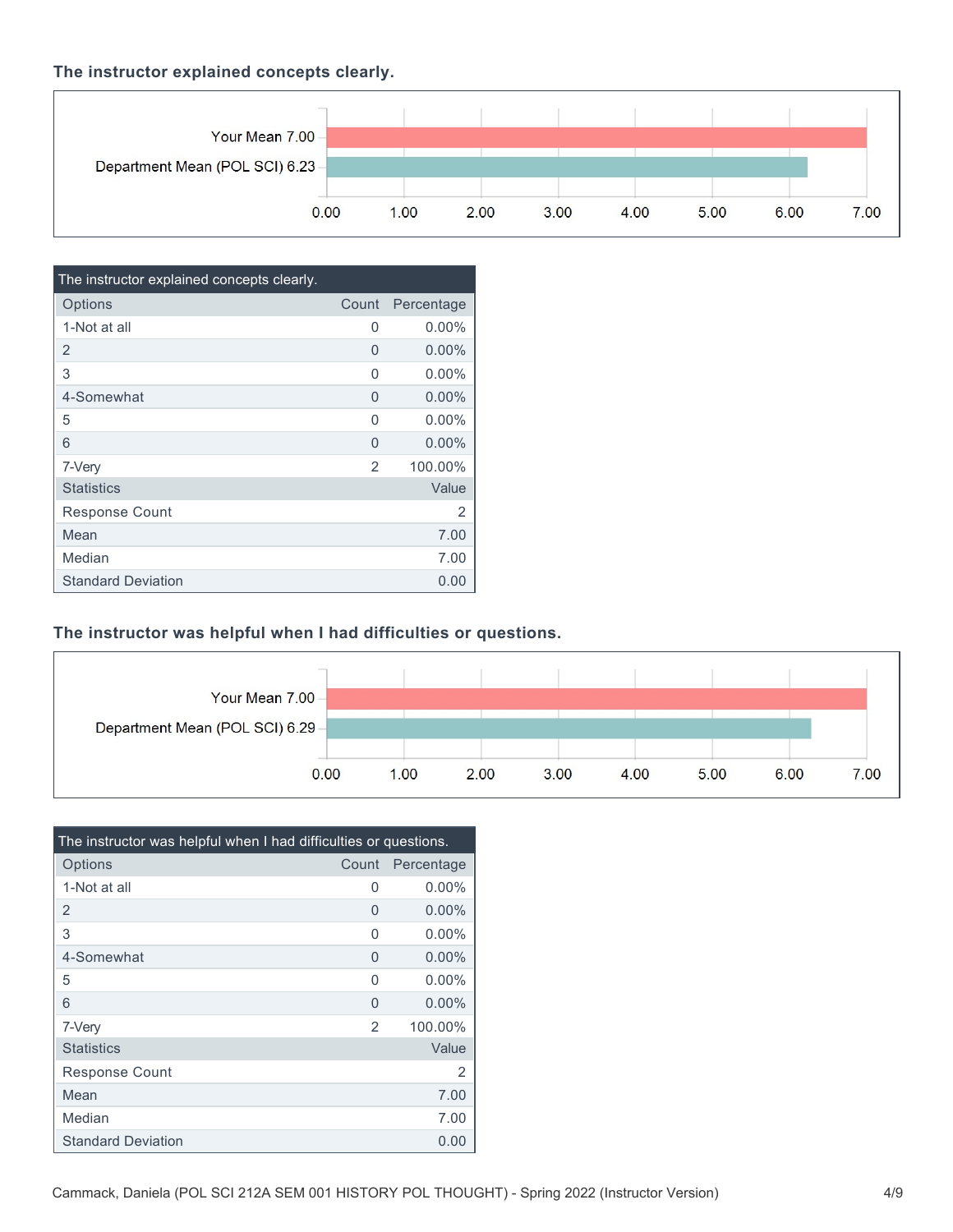#### **The instructor provided clear constructive feedback.**



| The instructor provided clear constructive feedback. |       |            |
|------------------------------------------------------|-------|------------|
| Options                                              | Count | Percentage |
| 1-Not at all                                         | 0     | $0.00\%$   |
| 2                                                    | U     | $0.00\%$   |
| 3                                                    | O     | $0.00\%$   |
| 4-Somewhat                                           | 0     | $0.00\%$   |
| 5                                                    | U     | $0.00\%$   |
| 6                                                    | O     | $0.00\%$   |
| 7-Very                                               | 2     | 100.00%    |
| <b>Statistics</b>                                    |       | Value      |
| <b>Response Count</b>                                |       | 2          |
| Mean                                                 |       | 7.00       |
| Median                                               |       | 7.00       |
| <b>Standard Deviation</b>                            |       | 0.00       |

# **The instructor encouraged student questions and participation.**



| The instructor encouraged student questions and participation. |              |            |
|----------------------------------------------------------------|--------------|------------|
| Options                                                        | Count        | Percentage |
| 1-Not at all                                                   | 0            | $0.00\%$   |
| $\overline{2}$                                                 | 0            | $0.00\%$   |
| 3                                                              | O            | $0.00\%$   |
| 4-Somewhat                                                     | 0            | $0.00\%$   |
| 5                                                              | O            | $0.00\%$   |
| 6                                                              | <sup>0</sup> | $0.00\%$   |
| 7-Very                                                         | 2            | 100.00%    |
| <b>Statistics</b>                                              |              | Value      |
| Response Count                                                 |              | 2          |
| Mean                                                           |              | 7.00       |
| Median                                                         |              | 7.00       |
| <b>Standard Deviation</b>                                      |              | 0.00       |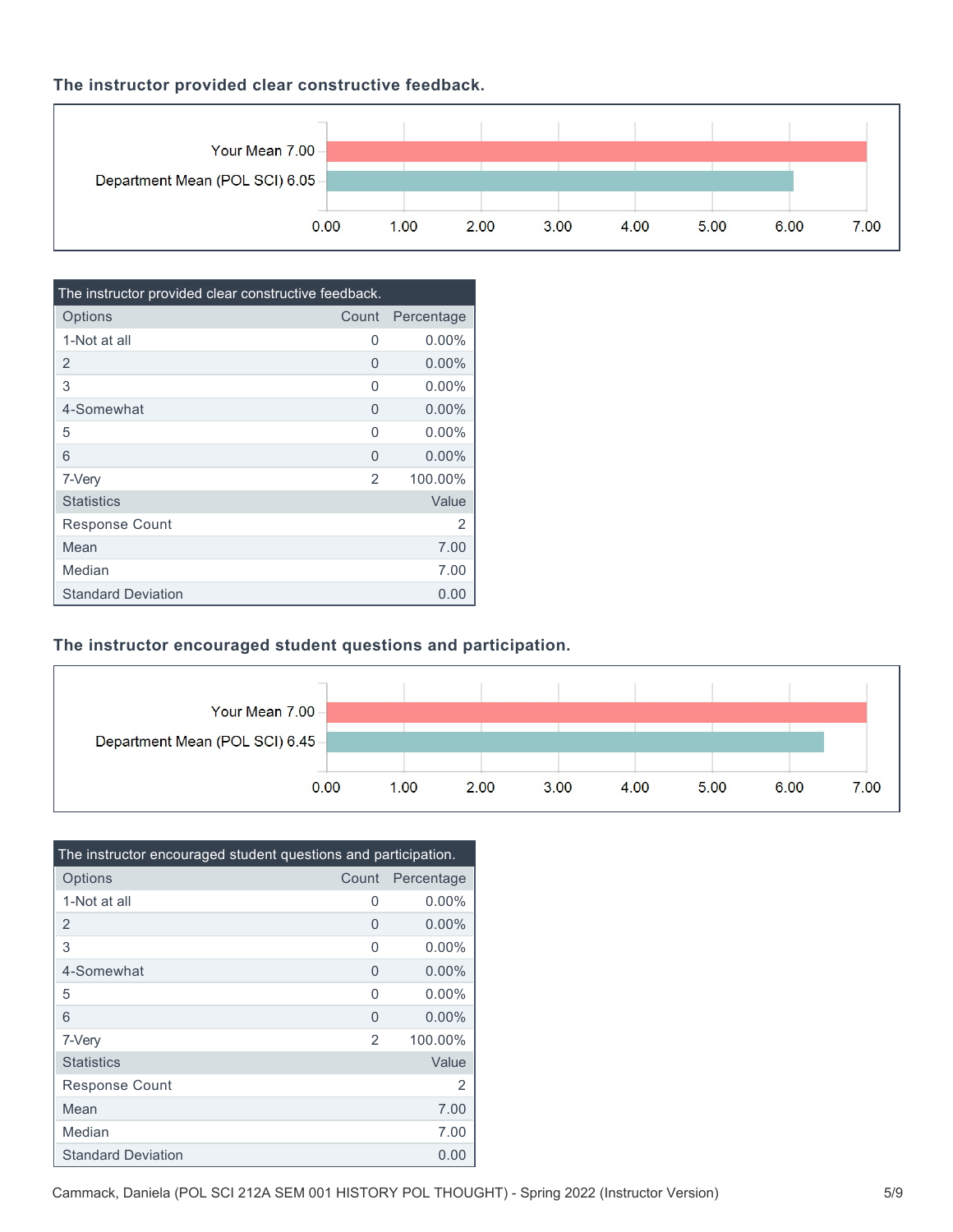# **DEPARTMENT PROVIDED COURSE QUESTIONS:**

## *Items in this section were selected by POL SCI for inclusion on this evaluation.*

#### **The course was effectively organized.**



| The course was effectively organized. |       |            |
|---------------------------------------|-------|------------|
| Options                               | Count | Percentage |
| 1-Not at all                          | 0     | $0.00\%$   |
| 2                                     | 0     | $0.00\%$   |
| 3                                     | 0     | $0.00\%$   |
| 4-Somewhat                            | 0     | $0.00\%$   |
| 5                                     | U     | $0.00\%$   |
| 6                                     | 1     | 50.00%     |
| 7-Very                                | 1     | 50.00%     |
| <b>Statistics</b>                     |       | Value      |
| <b>Response Count</b>                 |       | 2          |
| Mean                                  |       | 6.50       |
| Median                                |       | 6.50       |
| <b>Standard Deviation</b>             |       | 0.71       |

### **The course developed my abilities and skills for the subject.**

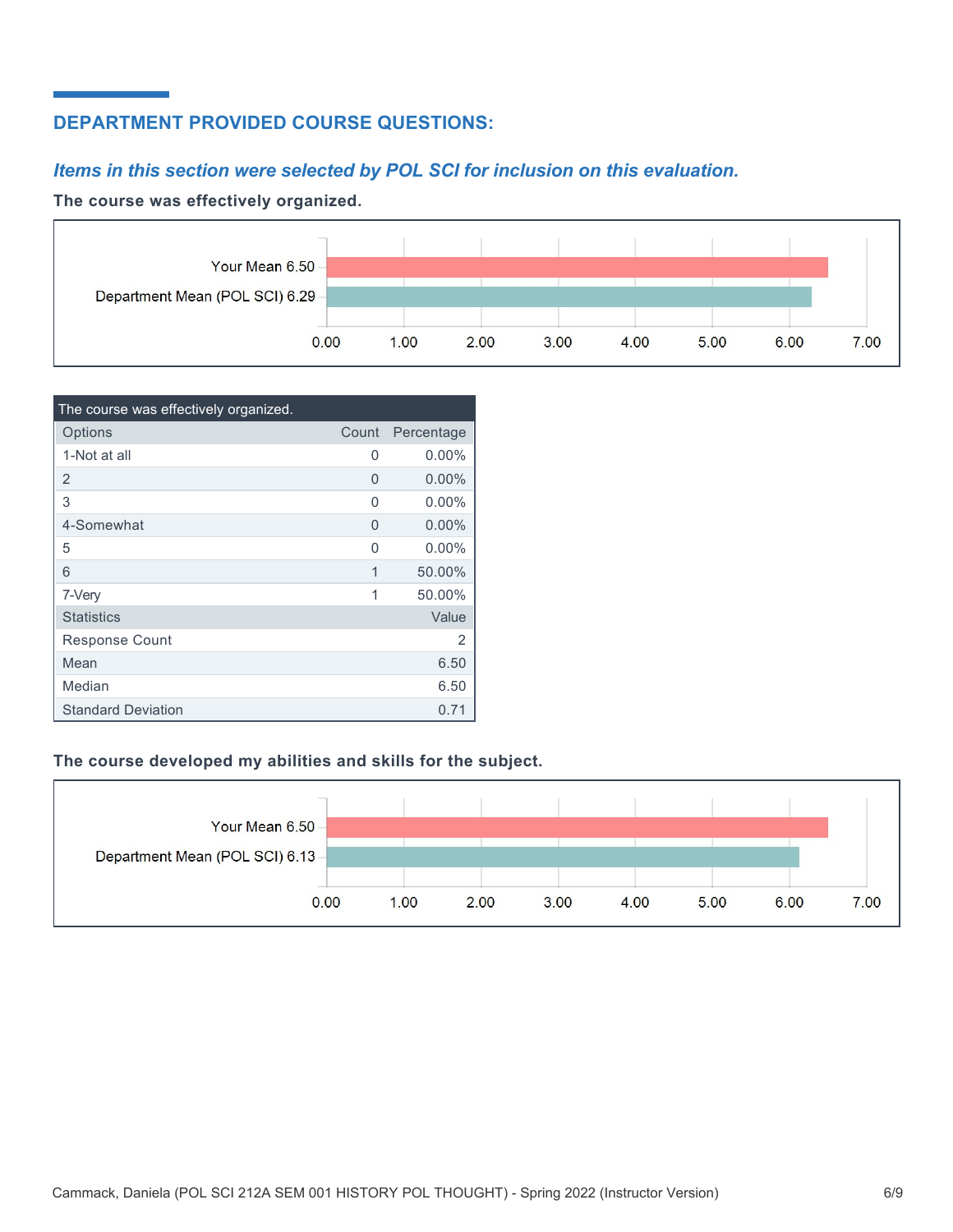| The course developed my abilities and skills for the subject. |       |            |
|---------------------------------------------------------------|-------|------------|
| Options                                                       | Count | Percentage |
| 1-Not at all                                                  | 0     | $0.00\%$   |
| 2                                                             | 0     | $0.00\%$   |
| 3                                                             | O     | $0.00\%$   |
| 4-Somewhat                                                    | 0     | $0.00\%$   |
| 5                                                             | ∩     | $0.00\%$   |
| 6                                                             | 1     | 50.00%     |
| 7-Very                                                        | 1     | 50.00%     |
| <b>Statistics</b>                                             |       | Value      |
| Response Count                                                |       | 2          |
| Mean                                                          |       | 6.50       |
| Median                                                        |       | 6.50       |
| <b>Standard Deviation</b>                                     |       | 0.71       |

#### **The course developed my ability to think critically about the subject.**



| The course developed my ability to think critically about the<br>subject. |          |            |
|---------------------------------------------------------------------------|----------|------------|
| Options                                                                   | Count    | Percentage |
| 1-Not at all                                                              | 0        | $0.00\%$   |
| $\overline{2}$                                                            | 0        | $0.00\%$   |
| 3                                                                         | $\Omega$ | $0.00\%$   |
| 4-Somewhat                                                                | 0        | $0.00\%$   |
| 5                                                                         | U        | $0.00\%$   |
| 6                                                                         | 1        | 50.00%     |
| 7-Very                                                                    | 1        | 50.00%     |
| <b>Statistics</b>                                                         |          | Value      |
| Response Count                                                            |          | 2          |
| Mean                                                                      |          | 6.50       |
| Median                                                                    |          | 6.50       |
| <b>Standard Deviation</b>                                                 |          | 0.71       |

#### **Please identify what you consider to be the strengths of the course (or section).**

#### Comments

It is always a joy to take classes with Daniela. She does an excellent job of helping students understand some very difficult texts, and she's unfailingly helpful and kind. Her passion for the ancient Greek texts that we covered this semester was as obvious as it was infectious.

Discussing Aristotle and Cicero in a thought–provoking manner, while still ensuring each student would not misinterpret each thinker's ideas.

Encourages students to reach out for guidance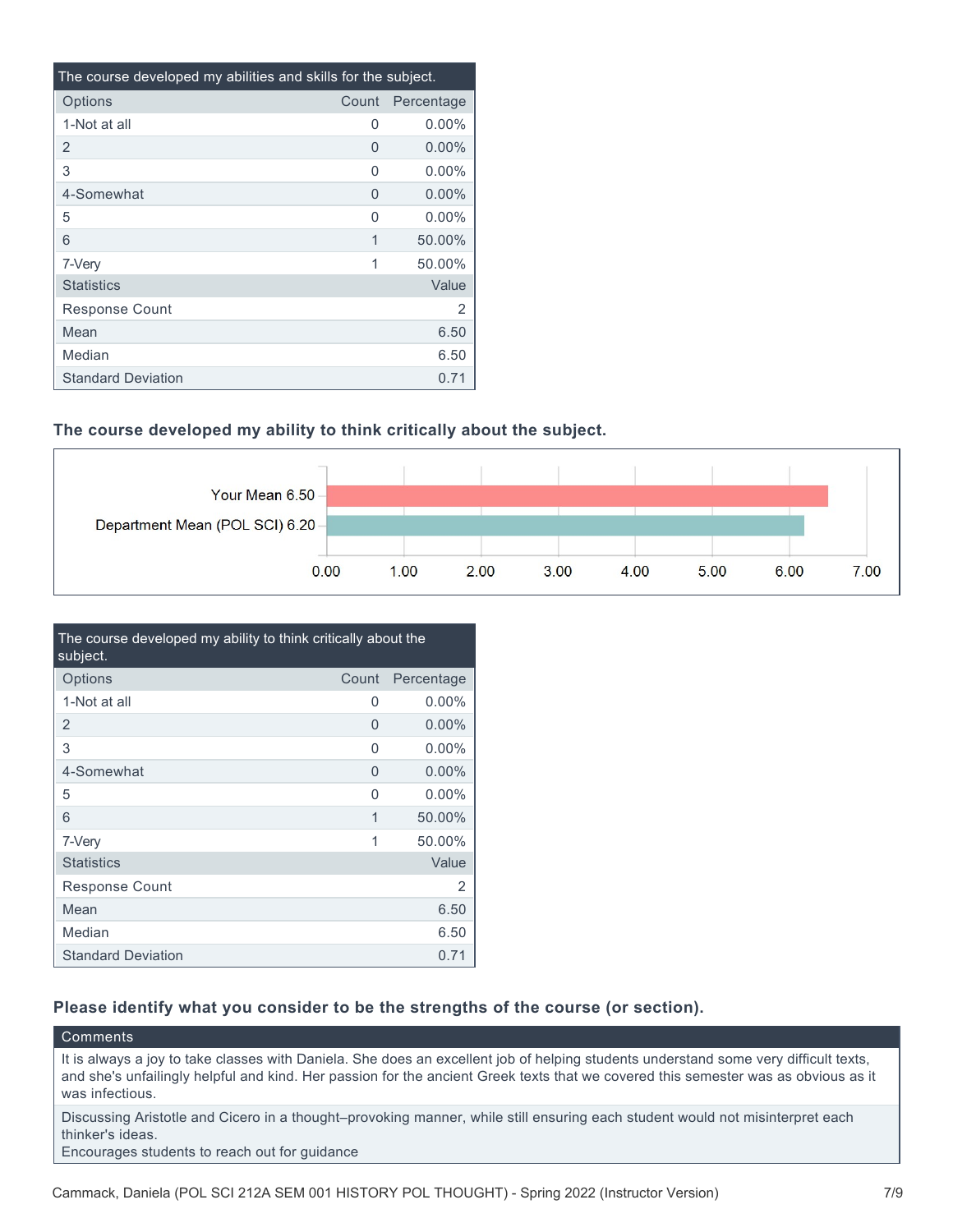#### **Please identify area(s) where you think the course could be improved.**

#### **Comments**

The only suggestion I would have is better structuring of class time. Certain conversations had a way of going far beyond the time alloted for them, which resulted in less time for other parts of the works we were reading. And it's great that we all had so much to talk about! At the same time, however, it led to some uneven coverage of the works we were reading in class.

More time for the seminar, I wanted to more discussions on each thinker, because what I learned in class was often invaluable for honing my own interpretations of the text.

### **DEPARTMENT PROVIDED STUDENT INFORMATION QUESTIONS**

#### *Items in this section were selected by POL SCI for inclusion on this evaluation.*

**On average, how many hours per week have you spent on this course, including attending classes, doing readings, reviewing notes, writing papers, and any other course-related work?**

| On average, how many hours per week have you spent on this<br>course, including attending classes, doing readings, reviewing<br>notes, writing papers, and any other course-related work? |          |            |
|-------------------------------------------------------------------------------------------------------------------------------------------------------------------------------------------|----------|------------|
| Options                                                                                                                                                                                   | Count    | Percentage |
| 3 or fewer                                                                                                                                                                                | O        | $0.00\%$   |
| $4-6$                                                                                                                                                                                     | 0        | $0.00\%$   |
| $7-9$                                                                                                                                                                                     | 1        | 50.00%     |
| $10 - 12$                                                                                                                                                                                 | 1        | 50.00%     |
| $13 - 15$                                                                                                                                                                                 | $\Omega$ | $0.00\%$   |
| $16 - 18$                                                                                                                                                                                 | 0        | $0.00\%$   |
| More than 18                                                                                                                                                                              | O        | $0.00\%$   |
| <b>Statistics</b>                                                                                                                                                                         |          | Value      |
| Response Count                                                                                                                                                                            |          | 2          |
| Mean                                                                                                                                                                                      |          | 1.00       |
| Median                                                                                                                                                                                    |          | 1.00       |
| <b>Standard Deviation</b>                                                                                                                                                                 |          | 0.00       |

#### **How many class (or section) sessions did you attend?**

| How many class (or section) sessions did you attend? |          |            |  |
|------------------------------------------------------|----------|------------|--|
| Options                                              | Count    | Percentage |  |
| None                                                 | 0        | $0.00\%$   |  |
| Fewer than half                                      | $\Omega$ | $0.00\%$   |  |
| About half                                           | O        | $0.00\%$   |  |
| More than half                                       | 0        | $0.00\%$   |  |
| All                                                  | 2        | 100.00%    |  |
| <b>Statistics</b>                                    |          | Value      |  |
| Response Count                                       |          | 2          |  |
| Mean                                                 |          | 1.00       |  |
| Median                                               |          | 1.00       |  |
| <b>Standard Deviation</b>                            |          | 0.00       |  |